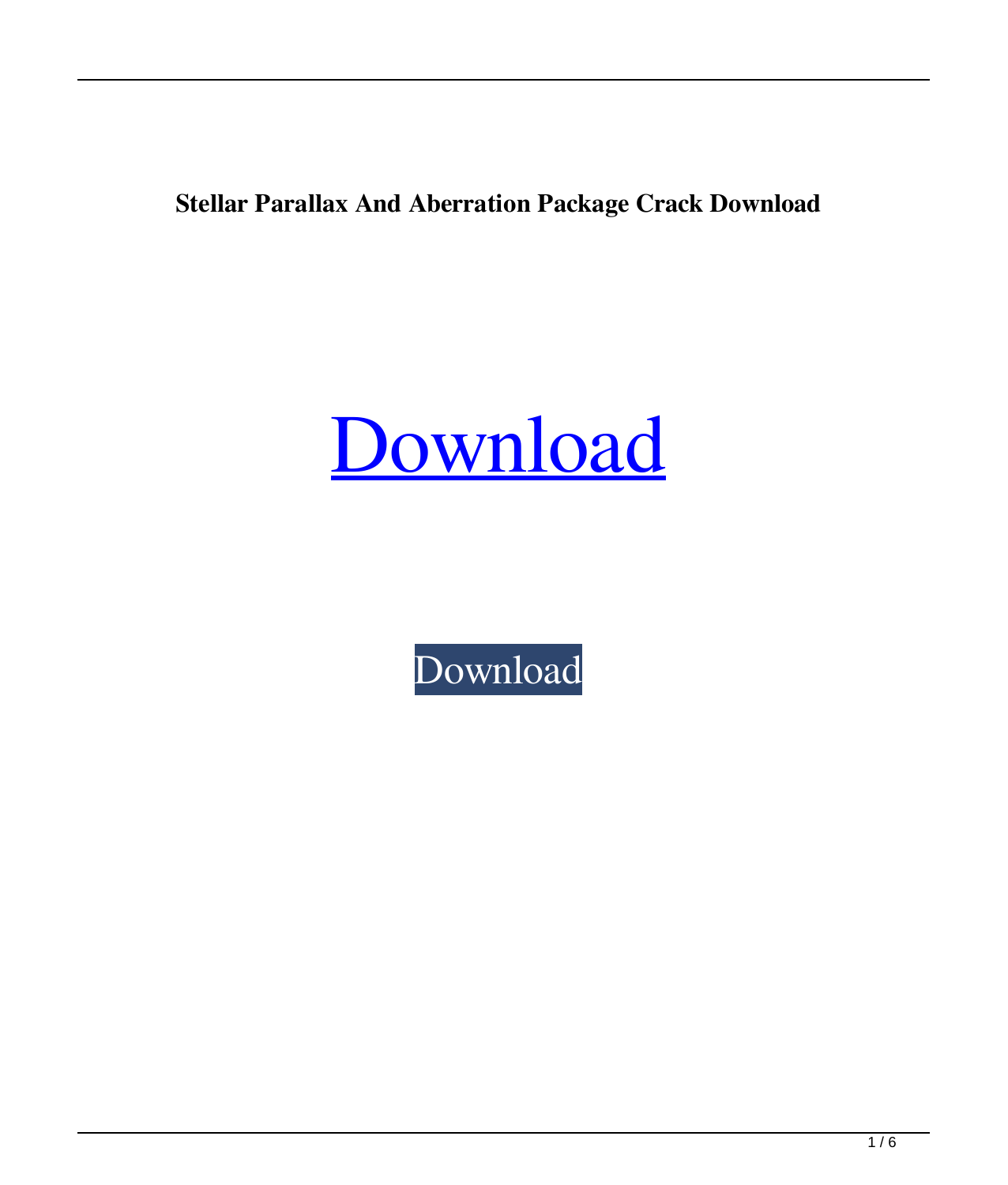# **Stellar Parallax And Aberration Package Crack + With Registration Code [Win/Mac] [April-2022]**

A program to simulate the effect of parallax and aberration on the observed light of a star. The star can be treated as a point, a circle or a disc. A time-dependent scene is presented to the user who can observe a star in a constant or variable apparent motion. A program to model the Earth's atmosphere. The program has four modules: The Stellar Parallax and Aberration Package Simulation Engine The Elliptic Aberration The Static Parallax The Dynamic Parallax The simulation engine calculates the observed light of a star for a given spot on the sky and the type of aberration (only elliptic or only static parallax) and for a given spot in the sky, the time of the star for different times in the past. The program requires the loading of the.astro file, which contains the parameters of the star and atmosphere. The program is developed with Eclipse, and is available in a dmg (disk image) file. The package has been developed in a modular fashion. There is a set of.astro files, which contains the parameters of the star, the elliptic and static parallax, the elliptic aberration and the velocity of the Earth with respect to the star. The package also contains the simulation engine, which is not specific to any star or aberration. The Stellar Parallax and Aberration Package is suitable for the students of Astronomy, especially for the beginners who are curious about this topic. Stellar Parallax and Aberration Package Programming in Java Tutorial, and the documentation of the program, are available at the Stellar Parallax and Aberration Package website. References Stellar Parallax and Aberration Package. Stellar Parallax and Aberration Package, 20 Dec 2007. Retrieved 31 Oct 2014. Stellar Parallax and Aberration Package. Stellar Parallax and Aberration Package, 19 Oct 2009. Retrieved 31 Oct 2014. Stellar Parallax and Aberration Package. Stellar Parallax and Aberration Package, 16 May 2013. Retrieved 31 Oct 2014. Stellar Parallax and Aberration Package. Stellar Parallax and Aberration Package, 25 Feb 2017. Retrieved 31 Oct 2014. Category:Astronomy education

### **Stellar Parallax And Aberration Package Crack +**

The Stellar Parallax and Aberration Package Product Key is developed in the Java programming language and can be run on Windows, Mac OS X and Linux. It comprises of two different activities. The first activity is called Stellar Parallax and Aberration Activities and can be run on Windows, Mac OS X and Linux. It includes simulation of observation of the Sun, Moon, Jupiter and Saturn through different kinds of telescopes and can be run on Windows, Mac OS X and Linux. The second activity is called Stellar Parallax and Aberration Activities, Where the Sun, Moon and Jupiter are depicted on a globe and the students can manipulate the location of the Moon and the Sun and view the results on the globe. The Educational Objectives of Stellar Parallax and Aberration Package are: Identify and determine the effects of parallax and aberration on solar and lunar observations and to simulate various solar and lunar observing techniques through a telescope. Show the effects of different solar viewing azimuth, altitude and focus on planetary observation. Demonstrate the effects of using different forms of telescope including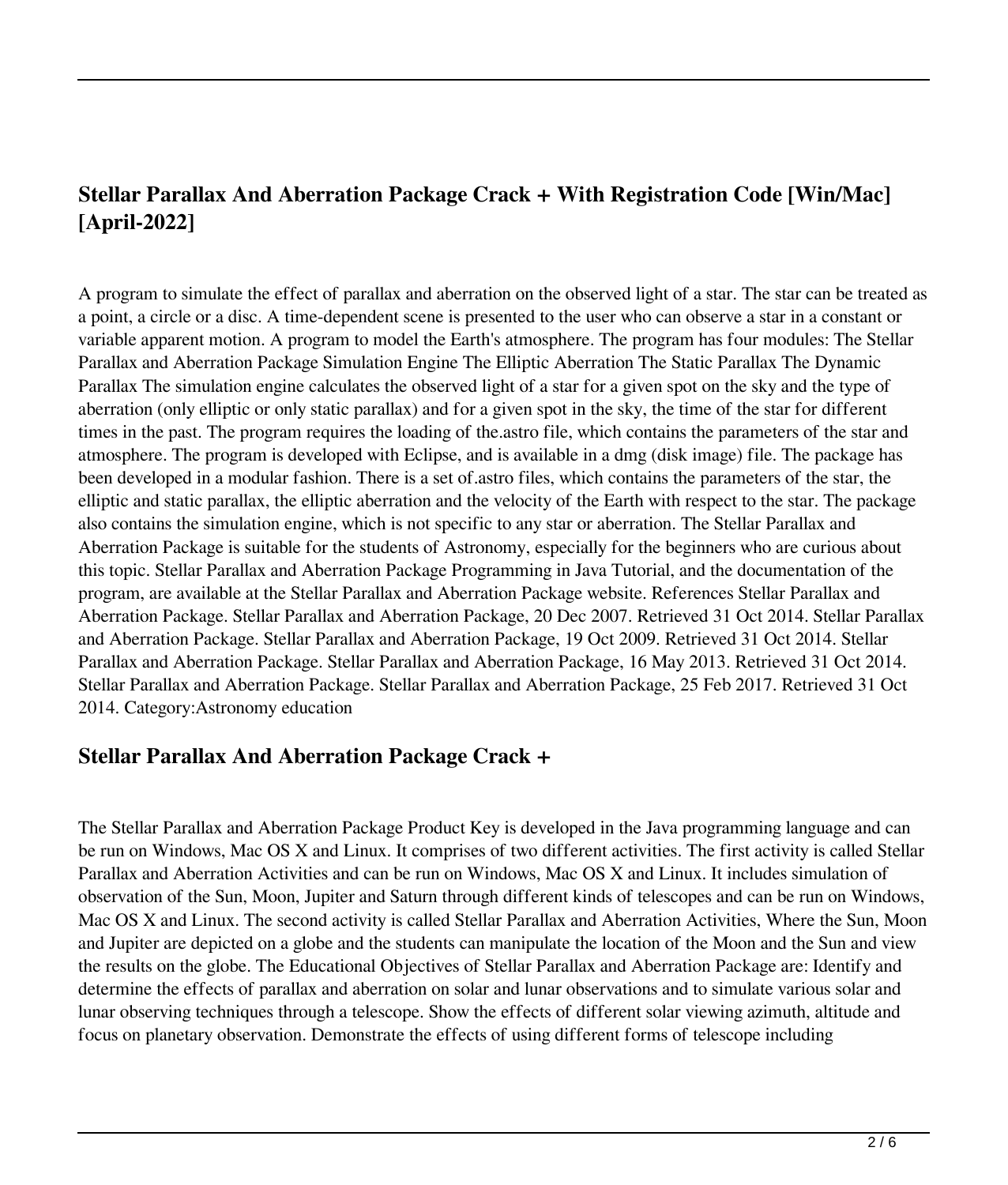monochromatic and multi-chromatic. Demonstrate that planetary observation depends on the size and characteristics of the telescope. Describe the effects of the Earth's atmosphere on the observation of stars. Demonstrate the effects of diurnal motion on the observation of stars and planets. Describe the effects of parallax on the observation of Jupiter's moons. Demonstrate the effects of stellar aberration on planetary observation. Demonstrate that planetary observations depend on the size and characteristics of the telescope. Demonstrate that the Sun's umbral appearance on the Moon is due to its location. Display the effects of planetary rotation on the observation of the phases of Jupiter and Saturn. Demonstrate that parallax and aberration effects can be observed on the observation of stars and the Moon. Show the effects of stellar aberration on the observation of Jupiter. Evaluate the results of solar and lunar observations and the effects of parallax on these observations. Include links to other resources on the Web that may help you better understand the effects of parallax and aberration. Provide the opportunity to practice critical thinking skills through problem solving. 77a5ca646e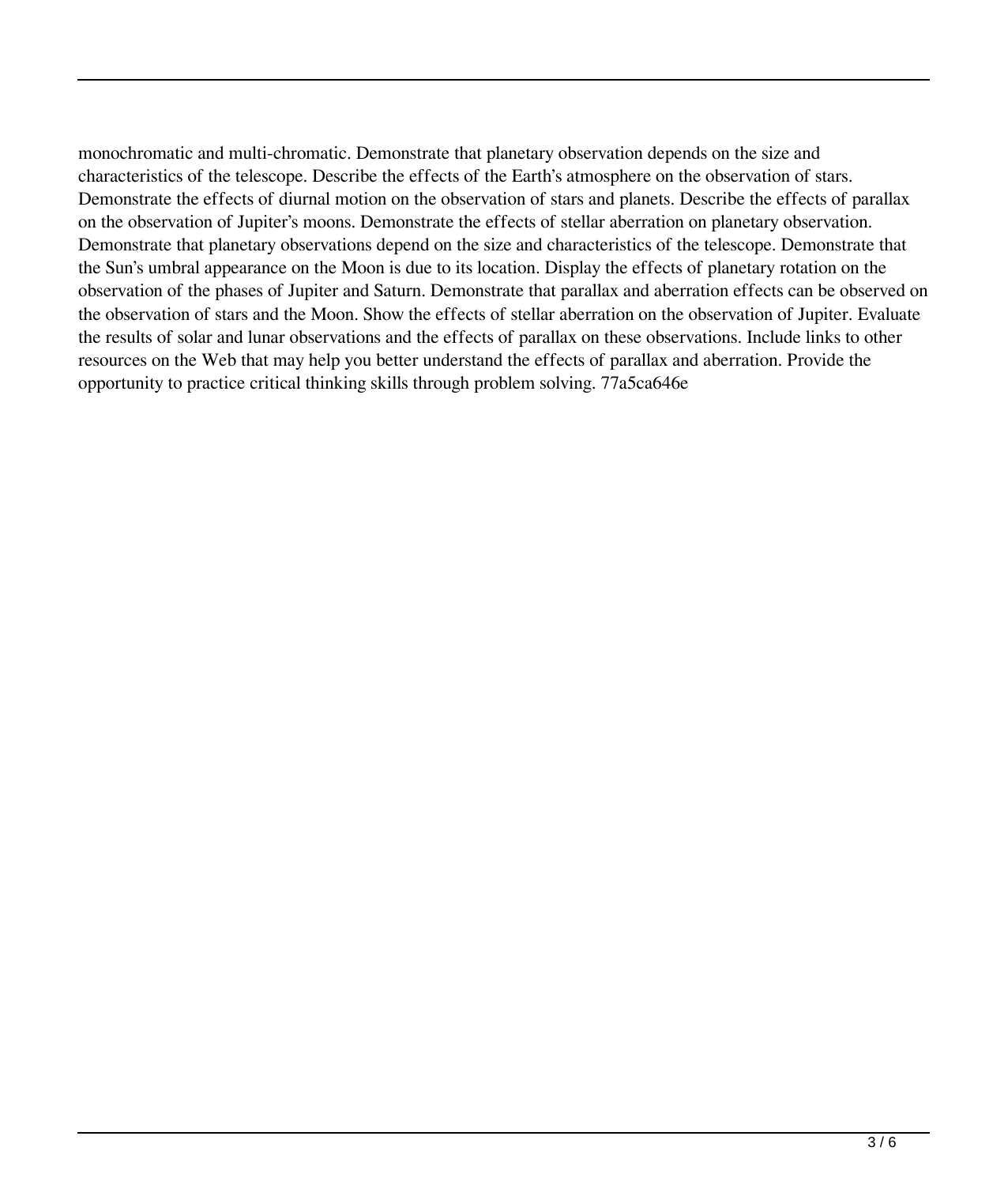## **Stellar Parallax And Aberration Package Keygen For (LifeTime)**

Running the Java application on your computer can be used to test the accuracy of your work, because it provides you with a simple interface to check the accuracy of your calculations. The application includes the "Sun and Earth" activity, which tests your understanding of Stellar Aberration. In this activity, you can calculate the path of the Sun from one side of the sky to the other. You can see a graphical representation of the distance between the Earth and Sun and compare that with the value calculated using the Stellar Aberration Package. The "Sun and Earth" activity includes two different geometries: one is a Sphere, and the other is an Ellipsoid. The "Sun and Earth" activity is also linked to the "Stars in the Night Sky" activity. This activity is a test on the concepts of the earth's rotation, the precession of the equinoxes and stellar parallax. You can observe the stars in the night sky and compare the position of the stars, as you move from one side of the sky to the other. You can also compare the angular position of the stars in the sky as viewed by two observers, one on the equator and the other on the pole of the Earth. The package includes a "Sun and Moon" activity. This activity can be used to demonstrate the concept of the "equatorial tides" and the "precession of the equinoxes". The "Sun and Moon" activity includes two geometries: a Sphere, and an Ellipsoid. The "Sun and Moon" activity can also be linked to the "Moon, Jupiter and Venus" activity. The package includes two planets - Jupiter and Venus. The user can observe the planet Jupiter and compare the path of the planet in the sky with the path calculated by using the Stellar Aberration Package. The user can also compare the angular position of the planet from the position of the Earth, by observing the planet Venus. The application is designed to be used in a classroom environment and can be used to demonstrate the concept of Stellar Aberration, and the phenomenon of Stellar Parallax, through a series of exercises. The Stellar Aberration Package includes two educational activities: "Sun and Earth", and "Stars in the Night Sky". Both of these activities can be used to demonstrate to your students the concept of Stellar Aberration. There are some advanced

### **What's New in the?**

The concept of parallax of light is one of the key concepts in astronomy that relates to the apparent shift in position of objects in the sky due to the rotation of the Earth around its axis. Stellar Parallax and Aberration Package can be run on Windows, Mac OS X and Linux. It comes with a set of activities to simulate astronomical objects and to investigate their celestial position. The package also includes a textured sky, in the format of a 4 gigapixel image, as well as a set of images in the format of high resolution JPEG (JFIF) and PNG (PNG). The package includes a tutorial, which provides you with step-by-step instructions for running the program, which includes a special look at the parallax of light. How to Run the Program: You can run the Stellar Parallax and Aberration Package on any platform, provided you have the Java Virtual Machine installed. To download the program for Java Virtual Machine, click on the 'Download' button, on the top-right corner of the page. The page should display the Java version, which you are currently using. If the program runs on the version of Java you are using, click on the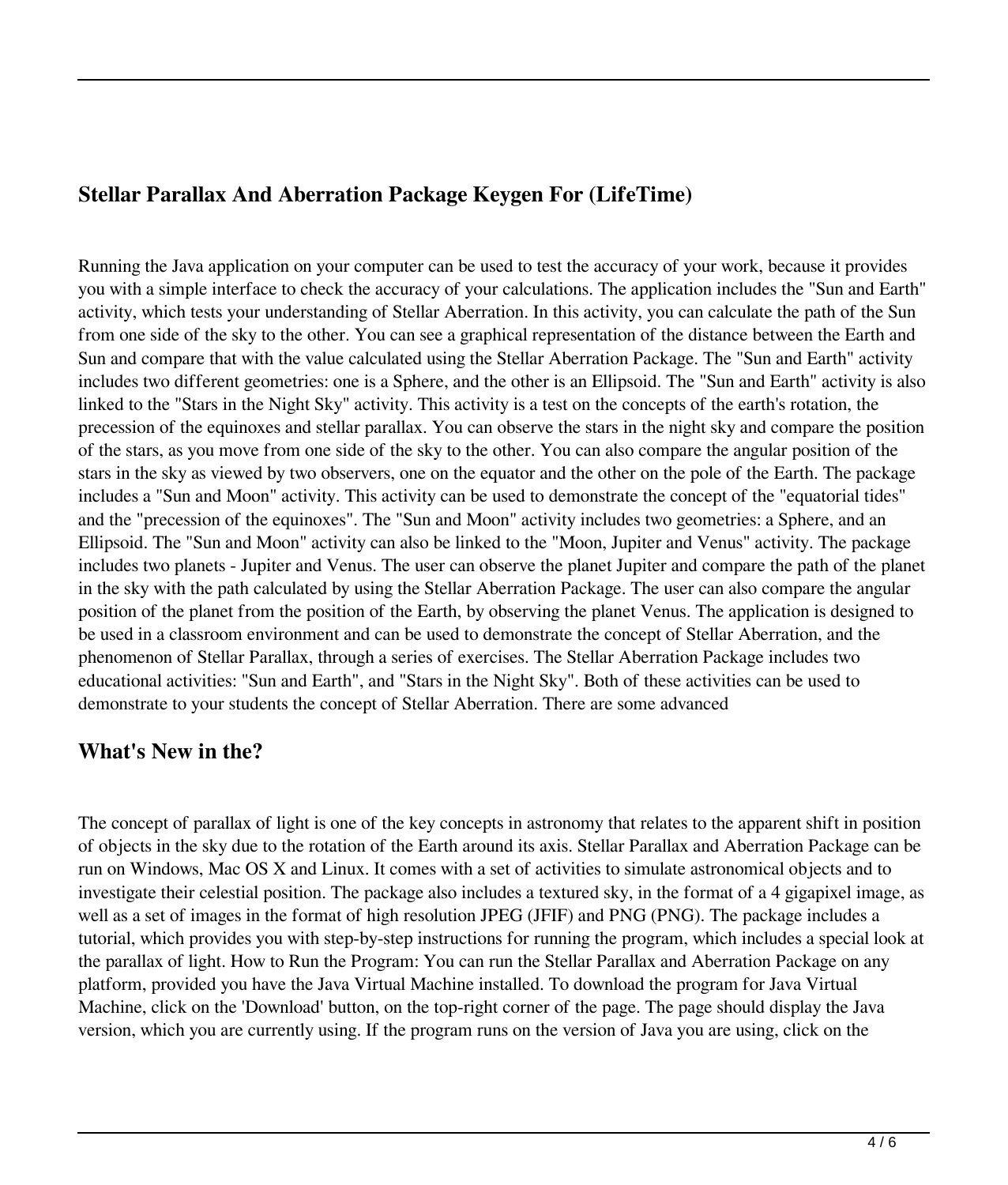'Download' button and the file should be saved in the current directory. If you are using a different version of Java, it is recommended that you select the appropriate version from the dropdown menu on the left of the page. Once the file is downloaded, double-click the downloaded file to run the program. The program will start. If it doesn't work right away, please click on the 'Open' button on the right to view the error message displayed by the program. FAQ: For more information about this product, visit the FAQ page. This product is distributed under a Creative Commons Attribution-NonCommercial-ShareAlike 3.0 Unported License (CC-BY-NC-SA 3.0). This work is licensed under the Creative Commons Attribution-NonCommercial-ShareAlike 4.0 International License. You may use this material for any noncommercial purpose as long as you give appropriate credit to the author by providing a link to this site. You may not modify, use or copy any of this material for any commercial purpose. The information provided in the Stellar Parallax and Aberration Package has been compiled by independent researchers at the Norwegian Space Centre, University of Oslo, and is freely available for non-commercial purposes. By downloading this software, you agree to the following license: This product is released under a Creative Commons Attribution-NonCommercial-ShareAlike 4.0 International License (CC-BY-NC-SA 4.0). You may use this material for any noncommercial purpose as long as you give appropriate